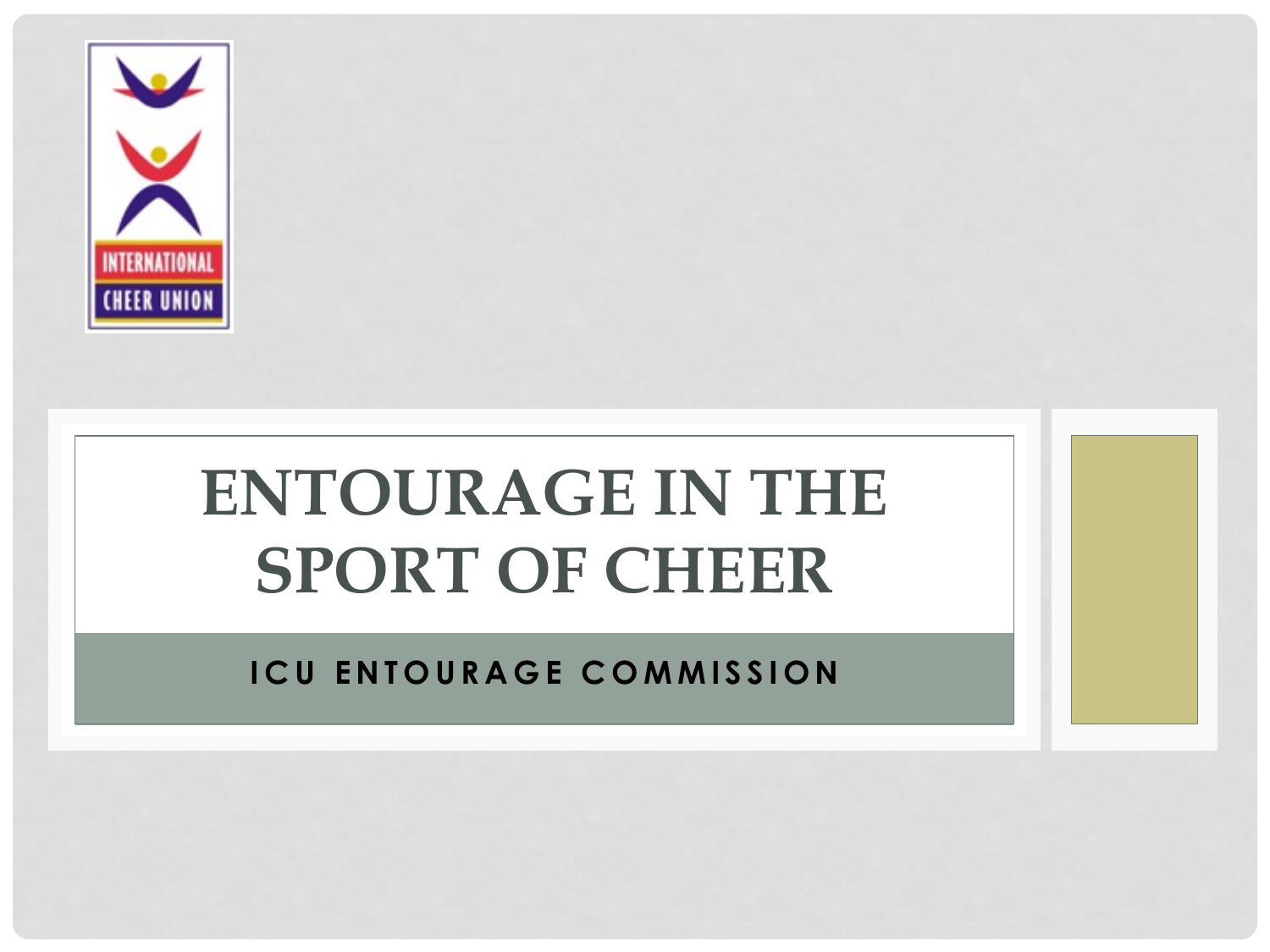# **ATHLETES' ENTOURAGE**

#### **International Olympic Committee definition\***

 The **Athletes' Entourage** comprises all the people associated with the athletes, including, without limitation, managers, agents, coaches, physical trainers, medical staff, scientists, sports organisations, sponsors, lawyers and any person promoting the athlete's sporting career, including family members.

*\* <http://www.olympic.org/athletes-entourage-commission?tab=definition>*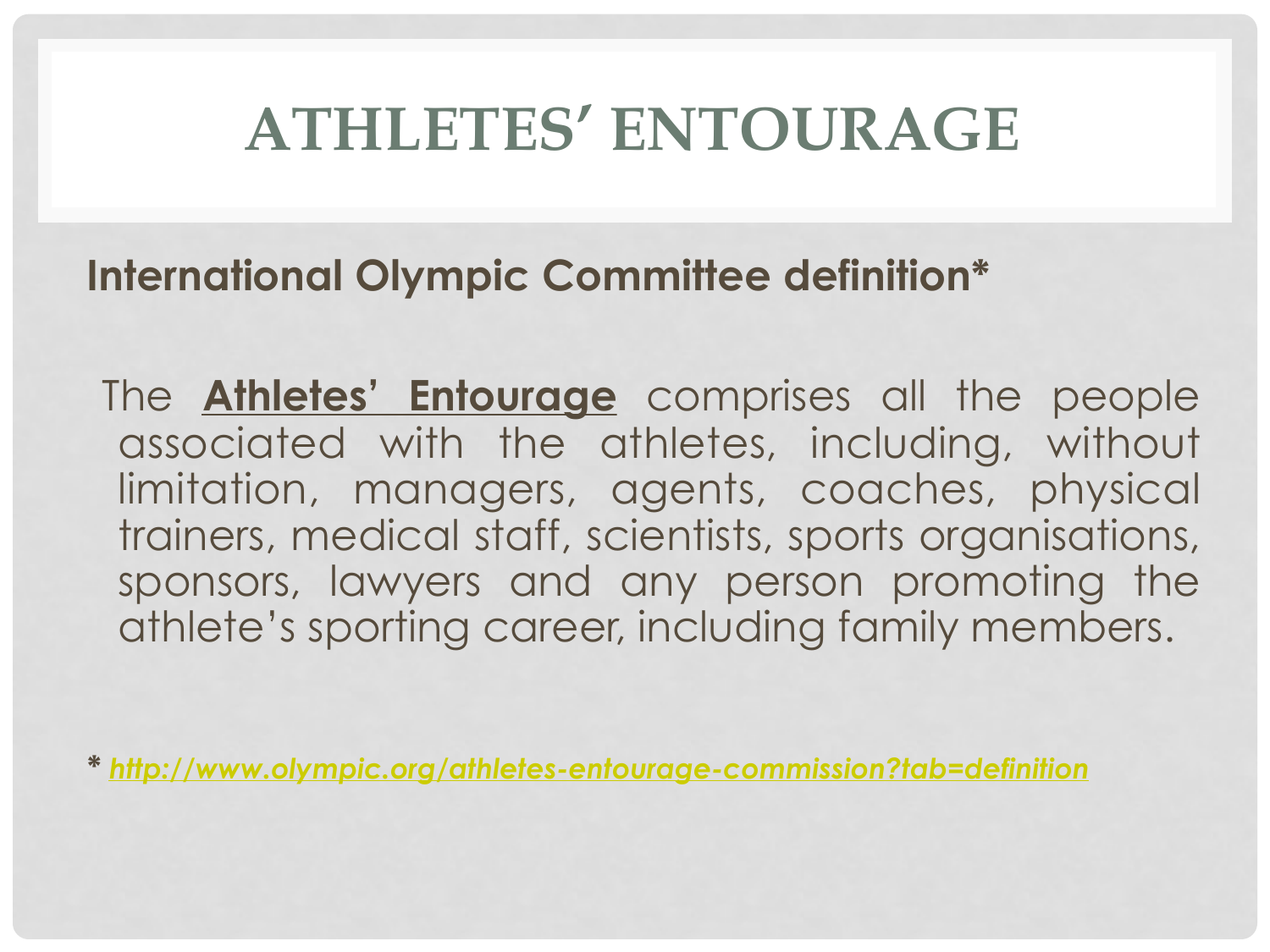# **ENTOURAGE**

### **Simplified definition**

 The Athletes' Entourage is the group of people who travel with and assist the athlete.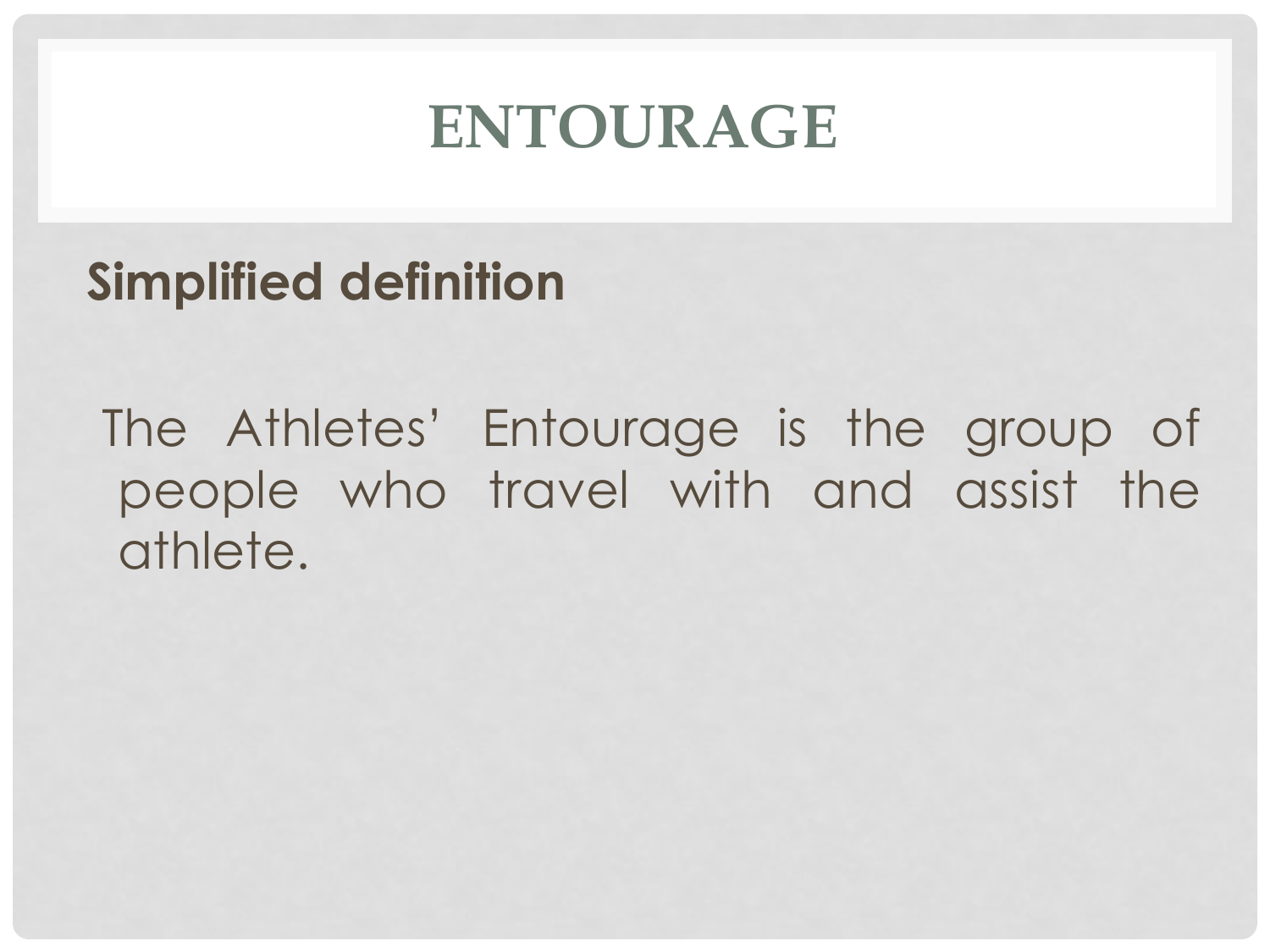# **CIRCLES OF INFLUENCE**

**Sponsors / Media**

**School / Medical staff**

**Coaches / Trainers / Managers**

**Family / Friends**

**ATHLETE**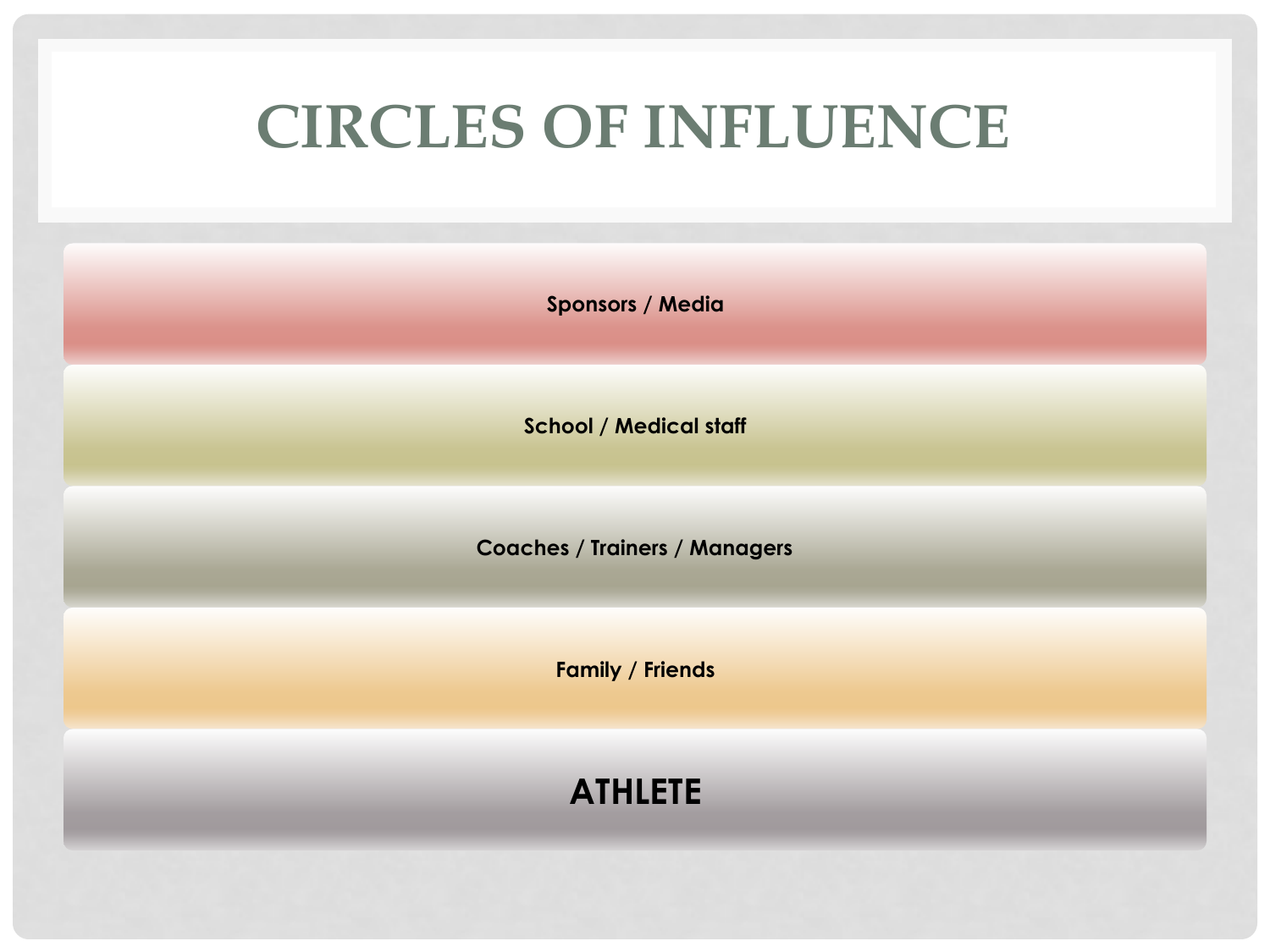# **CIRCLES OF INFLUENCE**

People in the Entourage have a relationship with or connection to the athlete. We have identified a few levels.

- Inner circle family, friends
- Influential circle coaches, trainers, managers
- Authoritative circle School, medical staff, sports organisations
- External circle sponsors, media, government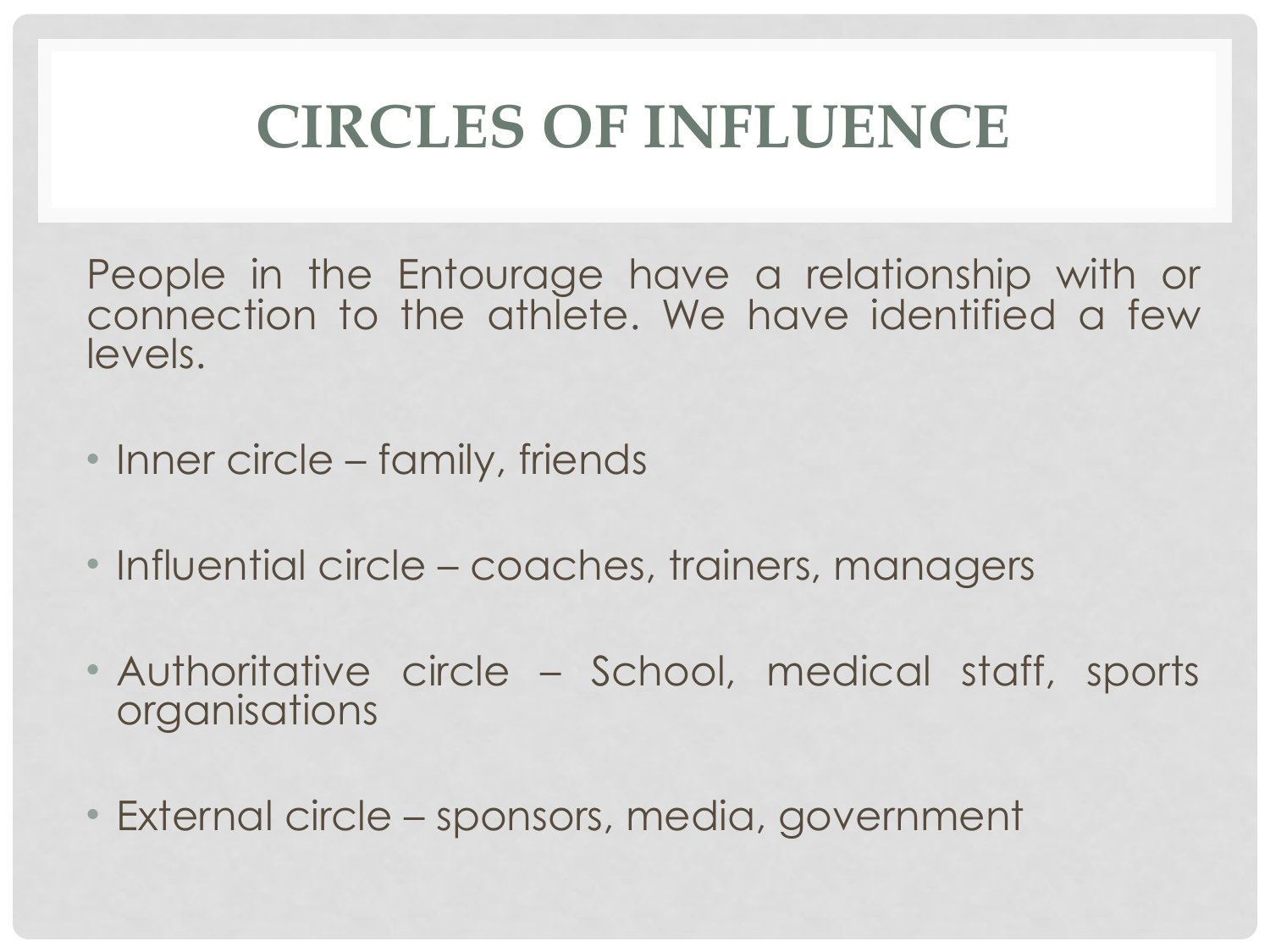# **ENTOURAGE RESPONSIBILITIES**

- The Entourage must always act in the best interests of the athlete.
- Minors must be given special care and consideration.
- Members of the Entourage should be adequately qualified to work in their area of expertise – hold licenses, certificates or diplomas.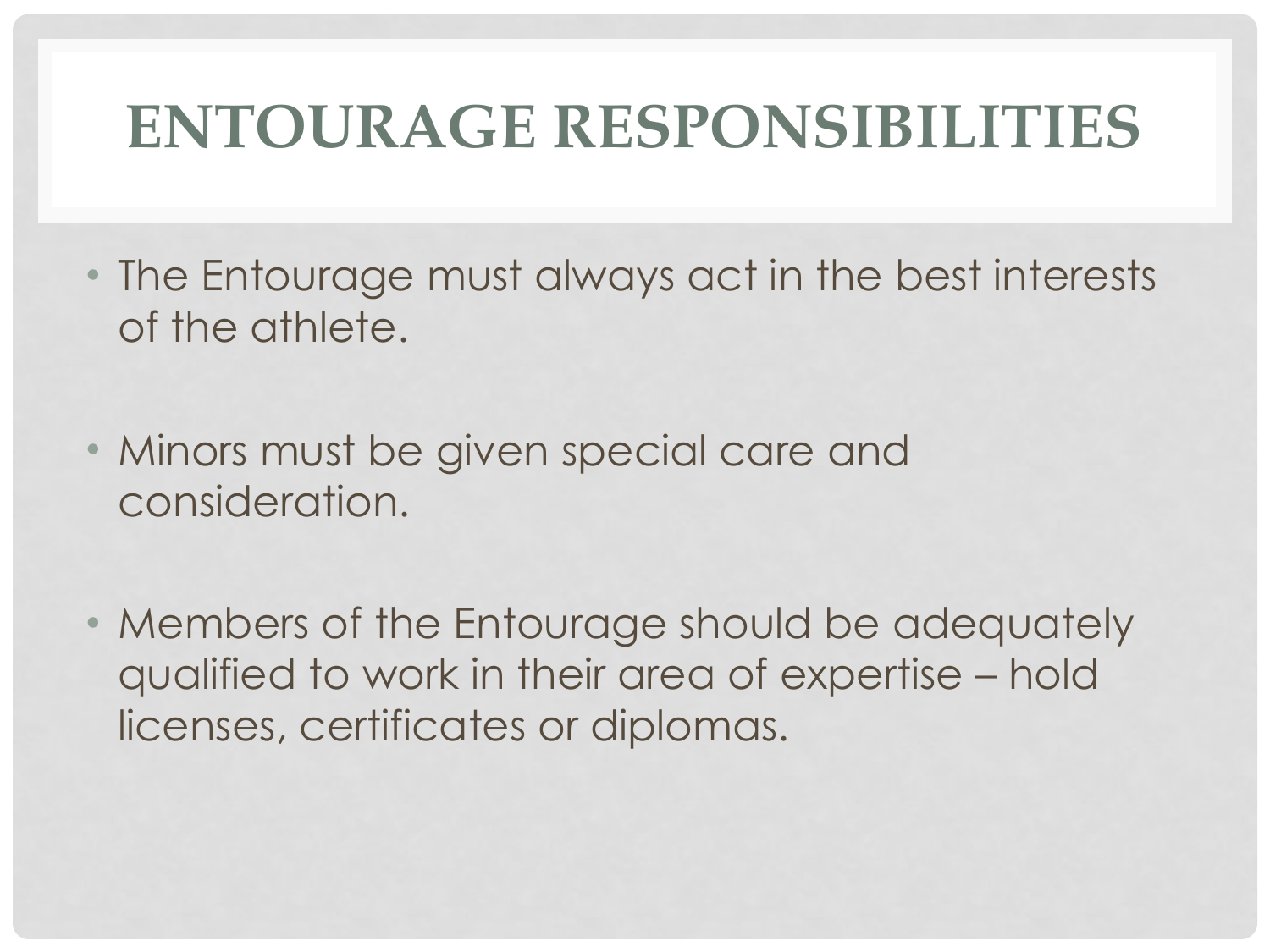# **ENTOURAGE RESPONSIBILITIES**

The Entourage should:

- Avoid conflicts of interest
- Fight against any form of bribery, cheating and corruption
- Reject any form of doping
- Refrain from any form of betting or gambling pertaining to the sport
- Refrain from any form of harassment
- Refrain from any abuse of a position of influence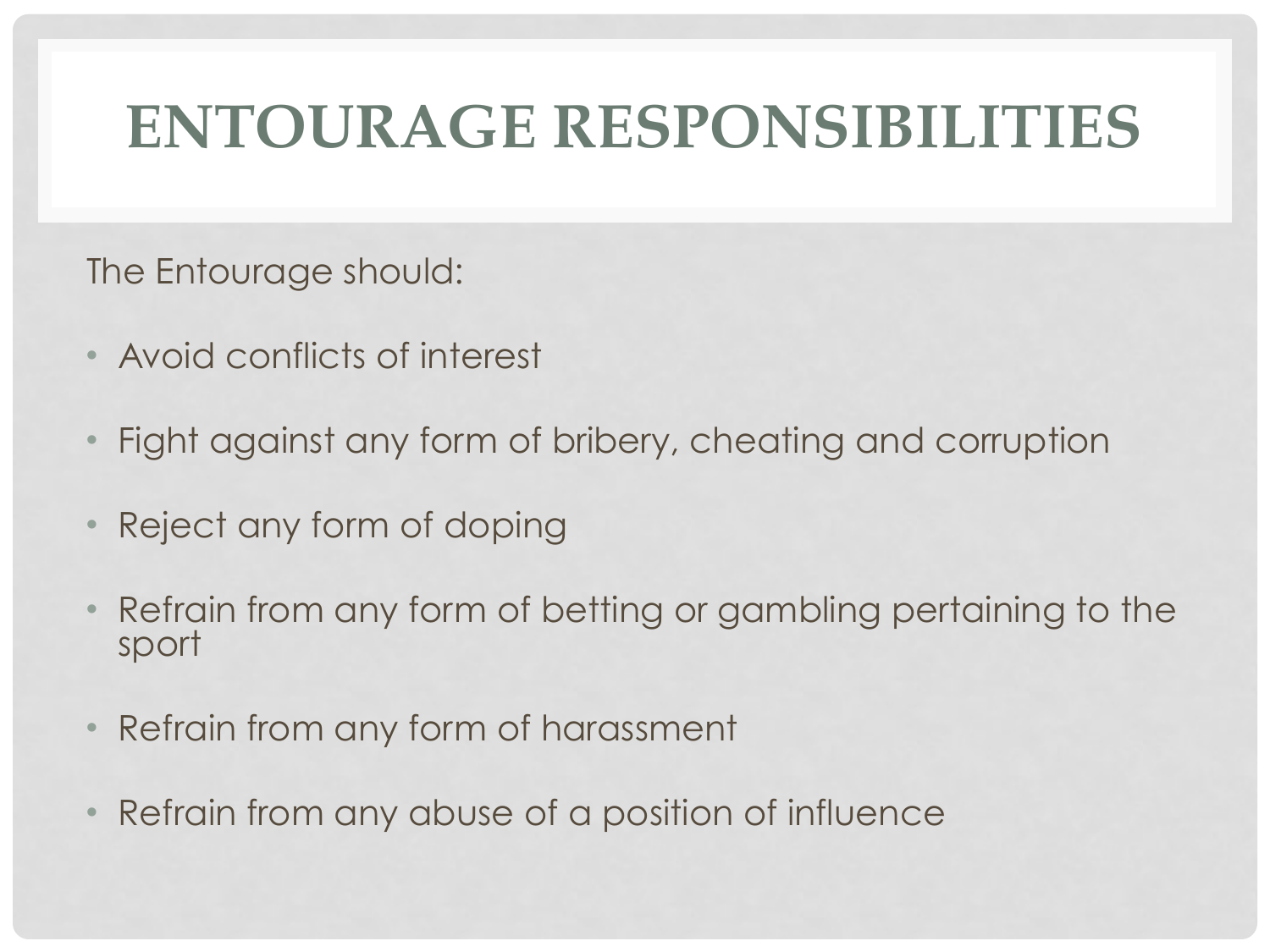# **ICU ENTOURAGE COMMISSION**

- Provides help to National Federations on the subject of Athletes' Entourage
- Develops and promotes educational programs for the Athletes' Entourage
- Proposes ICU Code of Conduct for the Athletes' Entourage (based on the IOC *"Guidelines for the Conduct of the Athletes' Entourage"* as a minimum standard)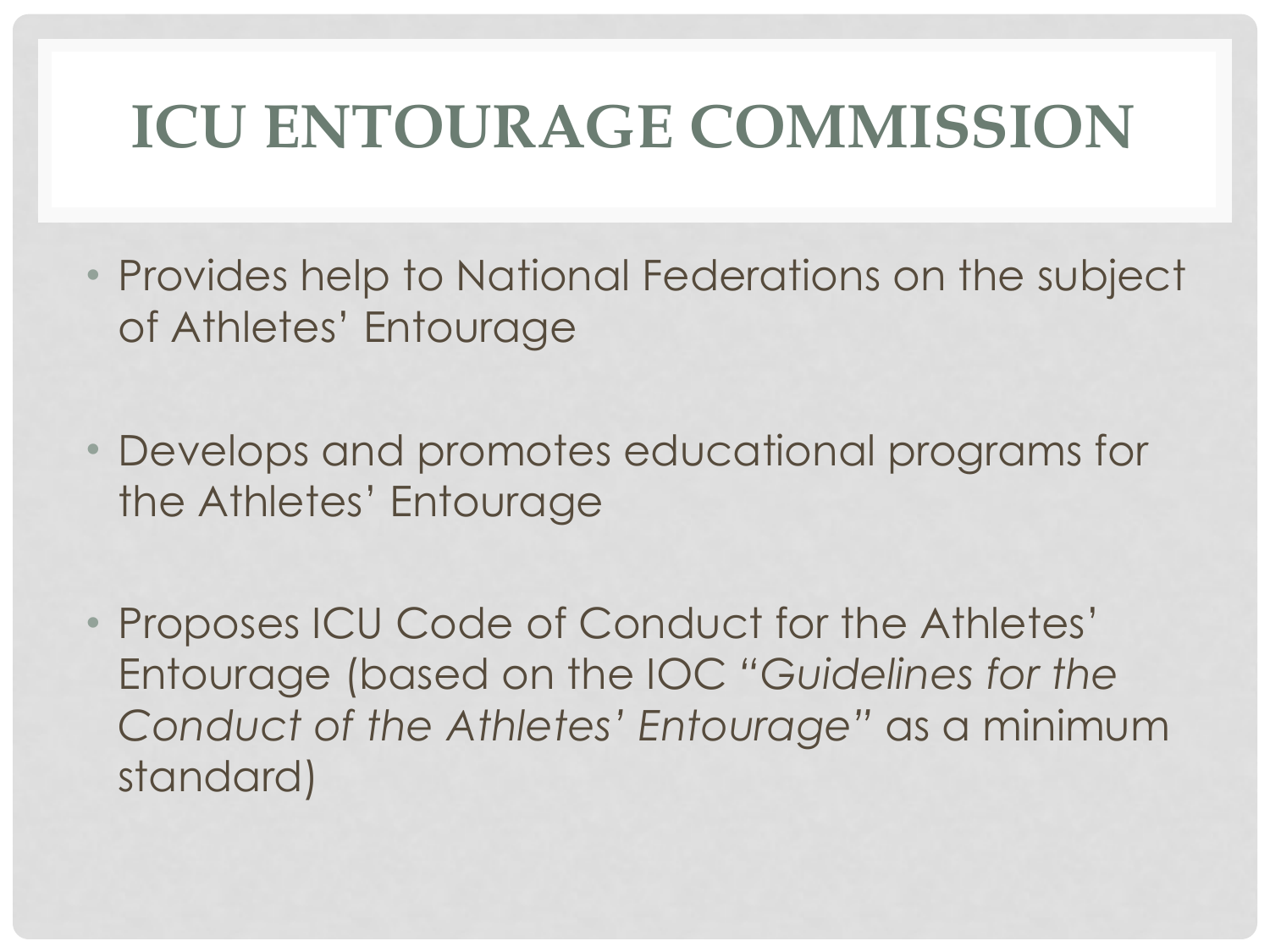# CONTACT

 Athletes, coaches, parents, national federations any other persons or organisation that are involved in the Sport of Cheer can contact ICU Entourage Commission for any questions and / or comments regarding the Athletes' Entourage at the following email address:

# **entourage@cheerunion.org**